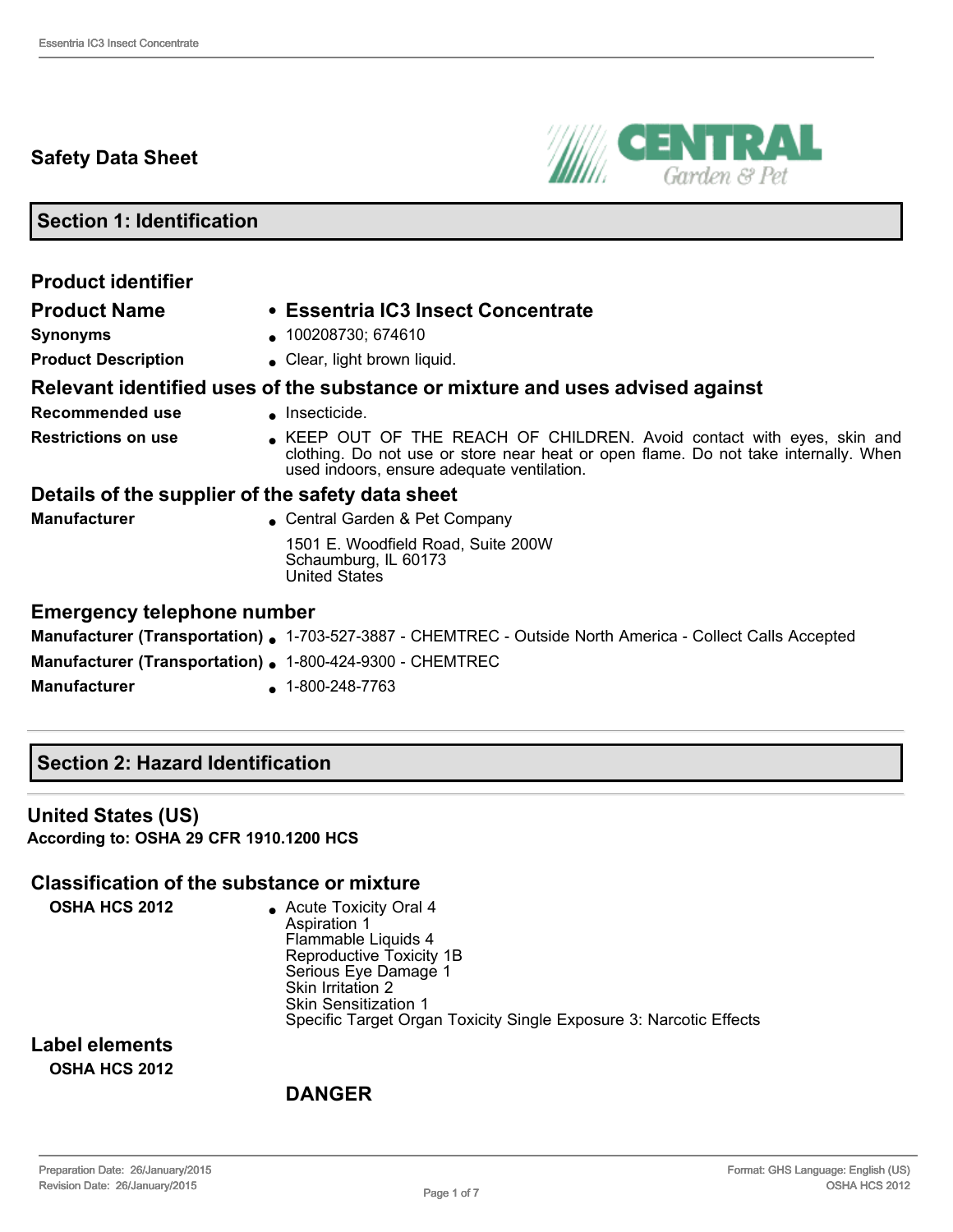

| Hazard statements . Causes serious eye damage<br>Causes skin irritation<br>Harmful if swallowed<br>May be fatal if swallowed and enters airways<br>May cause an allergic skin reaction<br>May cause drowsiness or dizziness<br>Combustible liquid<br>May damage fertility or the unborn child.                                                                                                                                                                                                                                                                                                                                                                                                                                                                                                                                |
|-------------------------------------------------------------------------------------------------------------------------------------------------------------------------------------------------------------------------------------------------------------------------------------------------------------------------------------------------------------------------------------------------------------------------------------------------------------------------------------------------------------------------------------------------------------------------------------------------------------------------------------------------------------------------------------------------------------------------------------------------------------------------------------------------------------------------------|
|                                                                                                                                                                                                                                                                                                                                                                                                                                                                                                                                                                                                                                                                                                                                                                                                                               |
| <b>Prevention</b> . Wash thoroughly after handling.<br>Contaminated work clothing should not be allowed out of the workplace.<br>Wear protective gloves/protective clothing/eye protection/face protection.<br>Avoid breathing dust, fume, gas, mist, vapors and/or spray.<br>Keep away from heat, sparks, open flames and/or hot surfaces. - No smoking.<br>Avoid contact during pregnancy/while nursing.<br>Do not eat, drink or smoke when using this product.<br>Use only outdoors or in a well-ventilated area.<br>Obtain special instructions before use.<br>Do not handle until all safety precautions have been read and understood.                                                                                                                                                                                  |
| IF ON SKIN: Wash with plenty of soap and water. Specific treatment, see<br>supplemental first aid information. If skin irritation occurs: Get medical<br>advice/attention.<br>Take off contaminated clothing and wash before reuse.<br>IF IN EYES: Rinse cautiously with water for several minutes. Remove contact lenses,<br>if present and easy to do. Continue rinsing.<br>Immediately call a POISON CENTER or doctor/physician.<br>IF SWALLOWED: Immediately call a POISON CENTER or doctor/physician.<br>Do NOT induce vomiting.<br>IF INHALED: Remove person to fresh air and keep comfortable for breathing. Call a<br>poison control center or doctor if you feel unwell.<br>IF exposed or concerned: Get medical advice/attention.<br>In case of fire: Use appropriate media CO2, Dry chemical, Foam for extinction. |
| Storage/Disposal .<br>Dispose of content and/or container in accordance with local, regional, national, and/or<br>international regulations. Store locked up. Store in a well-ventilated place. Keep<br>container tightly closed.                                                                                                                                                                                                                                                                                                                                                                                                                                                                                                                                                                                             |
|                                                                                                                                                                                                                                                                                                                                                                                                                                                                                                                                                                                                                                                                                                                                                                                                                               |
| • Under United States Regulations (29 CFR 1910.1200 - Hazard Communication<br>Standard), this product is considered hazardous.                                                                                                                                                                                                                                                                                                                                                                                                                                                                                                                                                                                                                                                                                                |
|                                                                                                                                                                                                                                                                                                                                                                                                                                                                                                                                                                                                                                                                                                                                                                                                                               |

# **Section 3 Composition/Information on Ingredients**

### **Substances**

 $\bullet$  Material does not meet the criteria of a substance.

### **Mixtures**

| <b>Composition</b>   |                    |     |
|----------------------|--------------------|-----|
| <b>Chemical Name</b> | <b>Identifiers</b> |     |
| Rosemary oil         | CAS:8000-25-7      | 10% |
|                      |                    |     |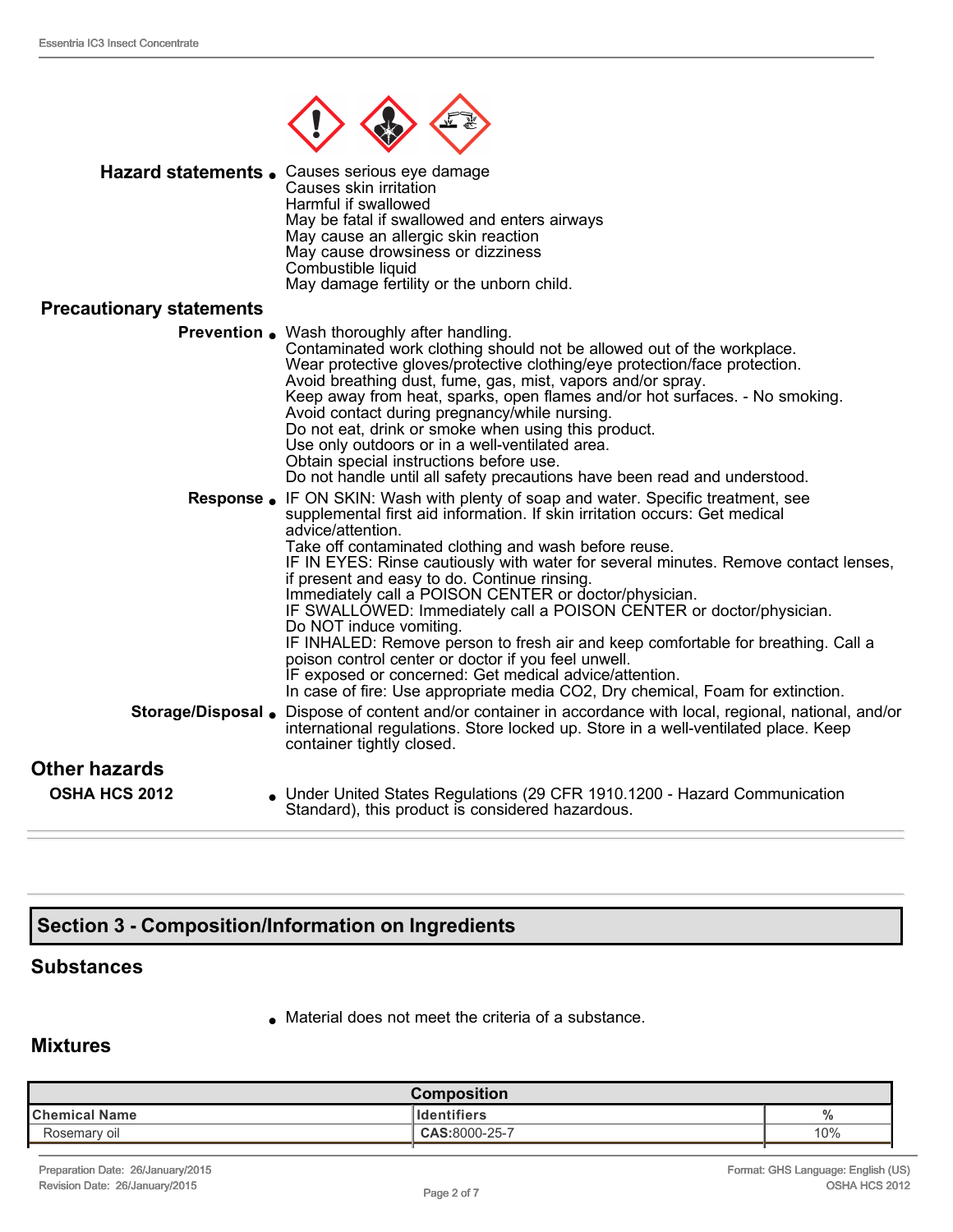| Geraniol          | <b>CAS:</b> 106-24-1 | 5%  |
|-------------------|----------------------|-----|
| Wintergreen Oil   | $CAS:68917-75-9$     | 37% |
| White mineral oil | CAS:8042-47-5        | 40% |
| Vanillin          | CAS: 121-33-5        | 3%  |
| Other ingredients | <b>NDA</b>           | 5%  |

| <b>Section 4: First-Aid Measures</b> |  |
|--------------------------------------|--|
|                                      |  |

#### **Description of first aid measures**

| <b>Inhalation</b>         | • IF INHALED: If breathing is difficult, remove person to fresh air and keep at rest in a<br>position comfortable for breathing. Call a poison control center or doctor for further<br>treatment advice.                                                                     |
|---------------------------|------------------------------------------------------------------------------------------------------------------------------------------------------------------------------------------------------------------------------------------------------------------------------|
| <b>Skin</b>               | • IF ON SKIN: Wash with plenty of soap and water. If irritation or rash occurs, get<br>medical advice/attention. Take off contaminated clothing and wash before reuse.                                                                                                       |
| Eye                       | • IF IN EYES: Rinse cautiously with water for several minutes. Remove contact lenses,<br>if present and easy to do. Continue rinsing. If eye irritation persists: Get medical<br>advice/attention.                                                                           |
| Ingestion                 | • IF SWALLOWED: Immediately call a poison control center or doctor. Aspiration<br>hazard - if swallowed, do NOT induce vomiting.                                                                                                                                             |
|                           | Most important symptoms and effects, both acute and delayed                                                                                                                                                                                                                  |
|                           | Aspiration hazard; eye irritant, skin irritant, may cause an allergic skin reaction in<br>individuals with a sensitivity to Wintergreen Oil or Geraniol, harmful if swallowed, may<br>damage fertility or the unborn child. Refer to Section 11 - Toxicological Information. |
|                           | Indication of any immediate medical attention and special treatment needed                                                                                                                                                                                                   |
| <b>Notes to Physician</b> | • Treat symptomatically and supportively.                                                                                                                                                                                                                                    |
|                           |                                                                                                                                                                                                                                                                              |

# **Section 5: Fire-Fighting Measures**

| <b>Extinguishing media</b>                          |                                                                                                                                                                                                                                                                      |
|-----------------------------------------------------|----------------------------------------------------------------------------------------------------------------------------------------------------------------------------------------------------------------------------------------------------------------------|
|                                                     | Suitable Extinguishing Media . Use foam, carbon dioxide, or dry chemical.                                                                                                                                                                                            |
| <b>Unsuitable Extinguishing</b><br>Media            | • Do not use water. May spread fire.                                                                                                                                                                                                                                 |
| <b>Firefighting Procedures</b>                      | • Do not allow fire fighting water to escape into waterways or sewers. Ventilate closed<br>spaces before entering. Do not breathe gas/fumes/vapor/spray. Do not use direct<br>stream of water. A direct stream of water may spread fire. Eliminate ignition sources. |
|                                                     | Special hazards arising from the substance or mixture                                                                                                                                                                                                                |
| <b>Unusual Fire and Explosion</b><br><b>Hazards</b> | • Combustible liquid. Containers may explode when heated. Liquid will float and may re-<br>ignite on surface of water.                                                                                                                                               |
| <b>Hazardous Combustion</b><br><b>Products</b>      | • Carbon dioxide, carbon monoxide, smoke, fumes, and unburned hydrocarbons and<br>terpenes.                                                                                                                                                                          |
| <b>Advice for firefighters</b>                      |                                                                                                                                                                                                                                                                      |
|                                                     | . Wear positive pressure self-contained breathing apparatus (SCBA).                                                                                                                                                                                                  |

### **Section 6 Accidental Release Measures**

## **Personal precautions, protective equipment and emergency procedures**

**Personal Precautions** ventilate enclosed areas. Wear appropriate personal protective equipment, avoid direct contact. Do not touch damaged containers or spilled material unless wearing appropriate protective clothing. Keep all sources of ignition away.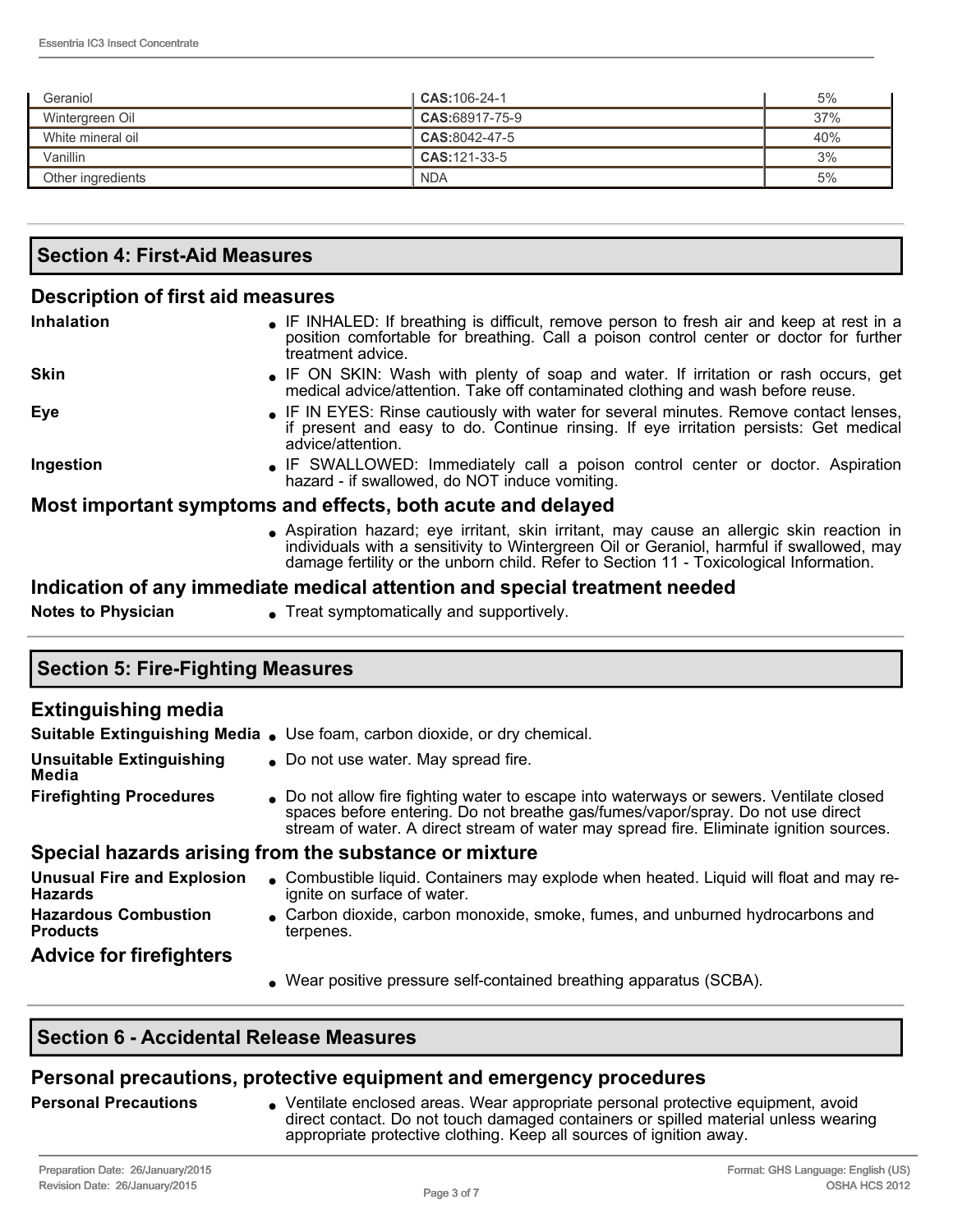#### **Emergency Procedures** . ELIMINATE all ignition sources (no smoking, flares, sparks or flames in immediate area). Ventilate closed spaces before entering.

#### **Environmental precautions**

• No data available

### **Methods and material for containment and cleaning up**

**Containment/Clean-up Measures** <sup>l</sup> Absorb spills with an inert material, clay granules or other inert absorbent material and put in container for disposal.

## **Section 7 Handling and Storage**

#### **Precautions for safe handling**

| <b>Handling</b>                                             | Keep away from fire - No Smoking. Avoid breathing fumes. Use only in well ventilated<br>areas. Wear appropriate personal protective equipment, avoid direct contact.                                                 |
|-------------------------------------------------------------|----------------------------------------------------------------------------------------------------------------------------------------------------------------------------------------------------------------------|
|                                                             | Conditions for safe storage, including any incompatibilities                                                                                                                                                         |
| <b>Storage</b>                                              | Store locked up. Store in a cool/low-temperature, well-ventilated dry place away from<br>heat and ignition sources. Keep from freezing. Protect from sunlight. Do not expose to<br>temperatures exceeding 50°C/122°F |
| <b>Incompatible Materials or</b><br><b>Ignition Sources</b> | Heat, sparks, open flame. Oxidizing agents.                                                                                                                                                                          |

### **Section 8 Exposure Controls/Personal Protection**

#### **Control parameters**

**Exposure Limits/Guidelines** . No data available.

#### **Exposure controls**

**Engineering** 

**.** Use adequate ventilation to remove vapors (fumes, dust, etc.)

#### **Personal Protective Equipment**

**Pictograms** 

**Measures/Controls**



- 
- 
- 
- 

**Environmental Exposure Controls**



- **Respiratory li** In case of insufficient ventilation, wear suitable respiratory equipment.
- **Eye/Face lack l** Wear chemical splash safety goggles.
- **Hands lands lands lands lands lands lands lands lands lands lands lands lands lands lands lands lands lands lands lands lands lands lands lands lands lands lands lands**
- **Skin/Body in the Skin/Body l** Wear full body suit.
	- While specific data regarding toxicity to fish or other aquatic organisms is not available for this product, care should always be taken to prevent pesticides from entering aquifers.

### **Section 9 Physical and Chemical Properties**

# **Information on Physical and Chemical Properties**

#### **Material Description**  Physical Form **Liquid** Liquid **Appearance/Description** Clear, light brown liquid. Color **Light brown.** Color **Faint minty.** Color **Faint minty.** Odor Threshold **No data available General Properties**  Boiling Point **Note 1 Accord Accord Accord Accord Accord Accord Accord Accord Accord Accord Accord Accord Accord Accord Accord Accord Accord Accord Accord Accord Accord Accord Accord Accord Accord Accord Accord Accord Acco**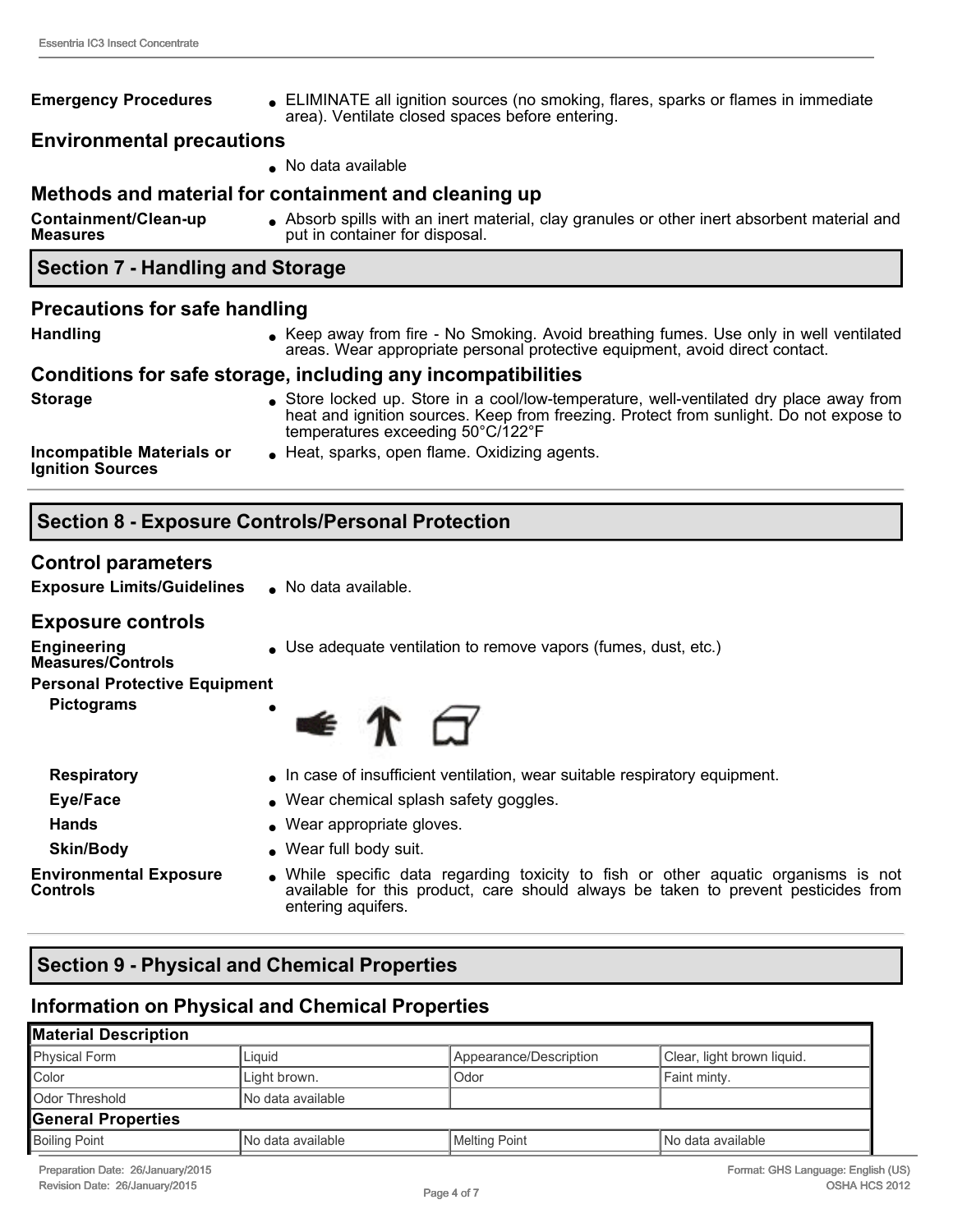| Decomposition Temperature                             | No data available | pH                   | No data available |
|-------------------------------------------------------|-------------------|----------------------|-------------------|
| Specific Gravity/Relative Density                     | 0.985g/ml         | Density              | No data available |
| <b>Water Solubility</b>                               | Not soluble       | <b>Viscosity</b>     | No data available |
| <b>Critical Temperature</b>                           | No data available |                      |                   |
| <b>Volatility</b>                                     |                   |                      |                   |
| Vapor Pressure                                        | No data available | <b>Vapor Density</b> | No data available |
| <b>Evaporation Rate</b>                               | No data available |                      |                   |
| Flammability                                          |                   |                      |                   |
| Flash Point                                           | 145 F(62.7778 C)  | UEL                  | No data available |
| LEL                                                   | No data available | Autoignition         | No data available |
| Flammability (solid, gas)                             | No data available |                      |                   |
| Environmental                                         |                   |                      |                   |
| Octanol/Water Partition coefficient No data available |                   |                      |                   |

# **Section 10: Stability and Reactivity**

### **Reactivity**

• Non-reactive under normal handling and storage conditions.

**Chemical stability**

 $S$ table

### **Possibility of hazardous reactions**

**.** Hazardous polymerization will not occur.

**Conditions to avoid**

• Direct sunlight. Do not freeze. Excessive heat >110°F. Heat, sparks, open flame, other ignition sources, and oxidizing conditions.

#### **Incompatible materials**

 $\bullet$  Heat, strong acids, strong bases and oxidizing agents.

#### **Hazardous decomposition products**

• Carbon dioxide, carbon monoxide, smoke, fumes, and unburned hydrocarbons and terpenes.

## **Section 11 - Toxicological Information**

# **Information on toxicological effects**

| <b>GHS Properties</b>         | <b>Classification</b>                                                                                                                                                       |
|-------------------------------|-----------------------------------------------------------------------------------------------------------------------------------------------------------------------------|
| <b>Acute toxicity</b>         | <b>OSHA HCS 2012 •</b> Acute Toxicity - Dermal - Classification criteria not met; Acute<br>Toxicity - Inhalation - Classification criteria not met; Acute Toxicity - Oral 4 |
| <b>Aspiration Hazard</b>      | OSHA HCS 2012 . Aspiration 1                                                                                                                                                |
| Carcinogenicity               | <b>OSHA HCS 2012 • Classification criteria not met</b>                                                                                                                      |
| <b>Germ Cell Mutagenicity</b> | <b>OSHA HCS 2012 • Not classified - data lacking</b>                                                                                                                        |
| Skin corrosion/Irritation     | OSHA HCS 2012 . Skin Irritation 2                                                                                                                                           |
| <b>Skin sensitization</b>     | OSHA HCS 2012 · Skin Sensitizer 1                                                                                                                                           |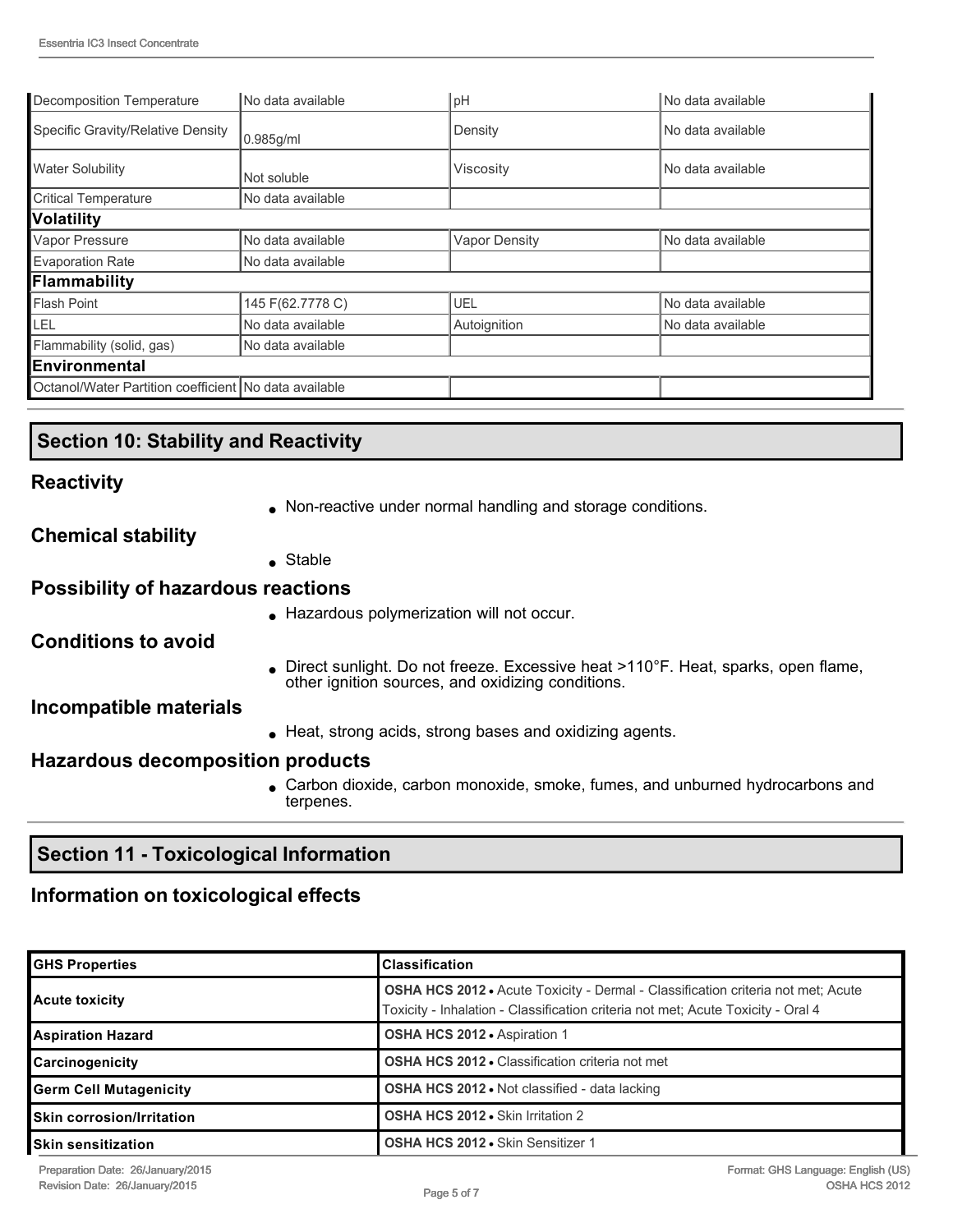| <b>ISTOT-RE</b>                  | <b>OSHA HCS 2012 • Classification criteria not met</b>                                    |  |
|----------------------------------|-------------------------------------------------------------------------------------------|--|
| <b>ISTOT-SE</b>                  | <b>OSHA HCS 2012 •</b> Specific Target Organ Toxicity Single Exposure 3: Narcotic Effects |  |
| <b>Toxicity for Reproduction</b> | <b>OSHA HCS 2012 - Toxic to Reproduction 1B</b>                                           |  |
| <b>Respiratory sensitization</b> | <b>OSHA HCS 2012 • Classification criteria not met</b>                                    |  |
| Serious eye damage/Irritation    | <b>OSHA HCS 2012 •</b> Serious Eye Damage 1                                               |  |

#### **Potential Health Effects**

| <b>Inhalation</b>           |                                                                                                                                                                                         |
|-----------------------------|-----------------------------------------------------------------------------------------------------------------------------------------------------------------------------------------|
| Acute (Immediate)           | • May cause drowsiness and dizziness.                                                                                                                                                   |
| <b>Chronic (Delayed)</b>    | • No data available                                                                                                                                                                     |
| <b>Skin</b>                 |                                                                                                                                                                                         |
| Acute (Immediate)           | • May cause an allergic reaction in individuals with a sensitivity to Wintergreen oil or<br>Geraniol. Causes skin irritation.                                                           |
| <b>Chronic (Delayed)</b>    | • No data available                                                                                                                                                                     |
| <b>Eye</b>                  |                                                                                                                                                                                         |
| Acute (Immediate)           | $\bullet$ Causes serious eye damage.                                                                                                                                                    |
| <b>Chronic (Delayed)</b>    | • No data available                                                                                                                                                                     |
| Ingestion                   |                                                                                                                                                                                         |
| Acute (Immediate)           | • Aspiration hazard - small amounts of liquid aspirated into the lungs during ingestion or<br>from vomiting may cause chemical pneumonitis or pulmonary edema. Harmful if<br>swallowed. |
| <b>Chronic (Delayed)</b>    | • No data available                                                                                                                                                                     |
| <b>Reproductive Effects</b> | • Laboratory experiments have shown teratogenic effects.                                                                                                                                |
|                             |                                                                                                                                                                                         |

# **Section 12 Ecological Information**

**Toxicity**

 $\bullet$  No data available

### **Persistence and degradability**

 $\bullet$  No data available

### **Bioaccumulative potential**

 $\bullet$  No data available.

**Mobility in Soil**

 $\bullet$  No data available

**Other adverse effects**

# **Section 13 - Disposal Considerations**

#### **Waste treatment methods**

| <b>Product waste</b>              | • Dispose of content and/or container in accordance with local, regional, national, and/or<br>international regulations. Wastes resulting from the use of this product may be<br>disposed of on site or at an approved waste disposal facility. Do not contaminate<br>water by disposal. |
|-----------------------------------|------------------------------------------------------------------------------------------------------------------------------------------------------------------------------------------------------------------------------------------------------------------------------------------|
| <b>Packaging waste</b>            | • Dispose of content and/or container in accordance with local, regional, national, and/or<br>international regulations. See product label for disposal instructions.                                                                                                                    |
| Preparation Date: 26/January/2015 | Format: GHS Language: English (US)                                                                                                                                                                                                                                                       |